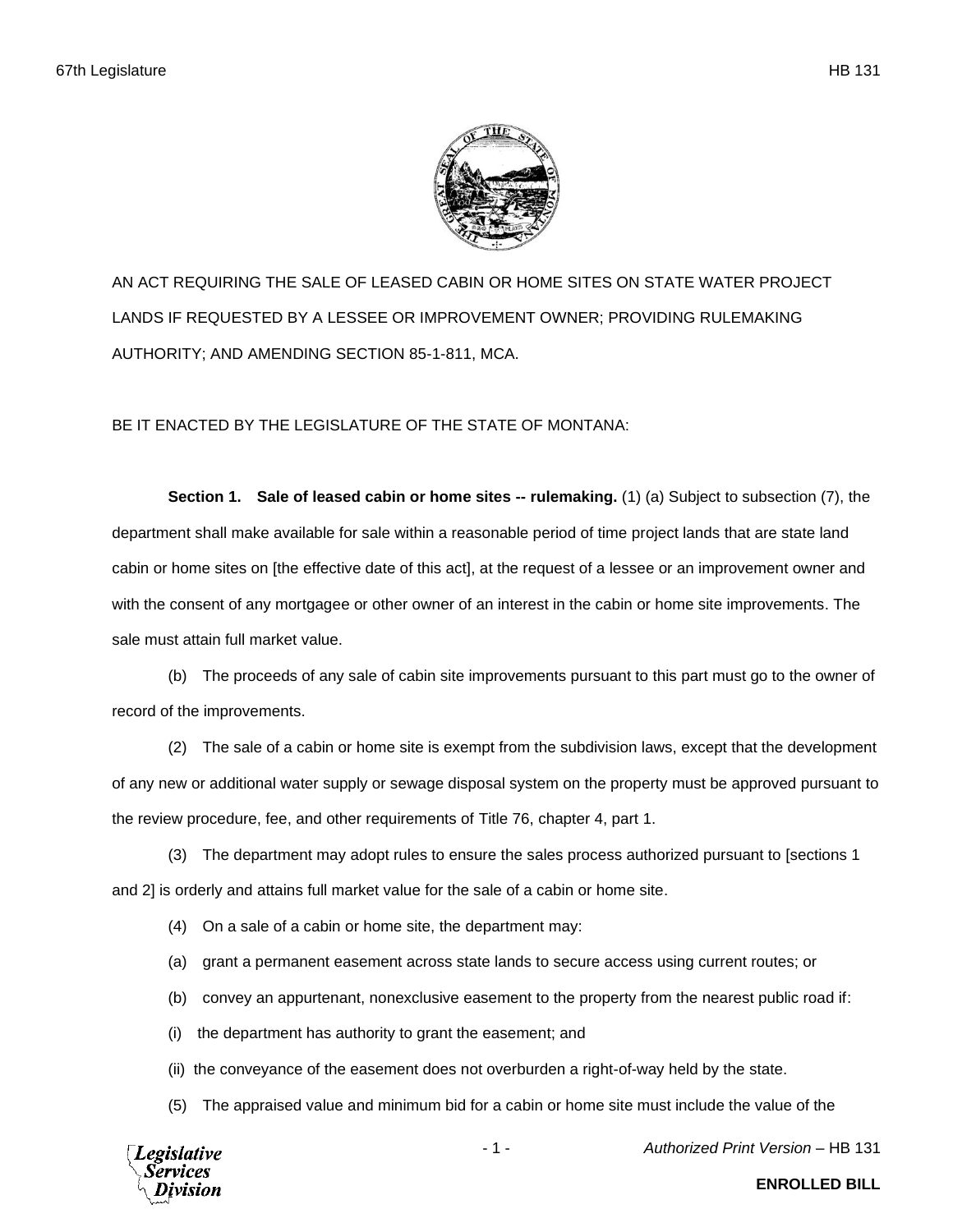easement granted pursuant to subsection (4).

(6) (a) The lessee of the cabin or home site nominated for sale has the preference to match the high bid. If the lessee matches the high bid, bidding is reopened to all bidders, with the lessee retaining the right of preference to match the ultimate high bid and be awarded the sale.

(b) The current lessee of the cabin or home site who initiated the sale may cancel the sale by giving notice to the department at least 10 days prior to the day of the auction. When the sale is canceled by the lessee, the lessee shall pay the costs incurred by the department for the preparation of the sale.

(c) For the sale of a cabin or home site, the department shall prepare and assume the cost of the land survey. The department may allow the survey to be paid for in advance by the lessee or the owner of any improvements if the survey is contracted through the department according to department specifications. If the parcel is sold but the purchaser is other than the lessee or the owner of the improvements, the cost of the survey must be included in the actual costs at closing, and the department shall refund the cost of the survey to the former lessee or the owner of the improvements.

(d) The department shall transfer water rights that are appurtenant to the cabin or home site to the purchaser on completion of the sale.

(e) The sale of a cabin or home site is exempt from the provisions of Title 75, chapter 1, parts 1 through 3.

(f) For purposes of this section, "cabin site improvements" has the meaning provided in [section 2].

(7) Before January 1, 2022, the department shall determine what cabin sites would be adversely affected by an expansion of a state water project. Lessees of those lots may not request them to be sold pursuant to this section.

**Section 2.** Valuation of cabin or home sites and improvements. (1) (a) Prior to the sale of project lands pursuant to [section 1], the department shall separately determine the full market value of the land and the value of the cabin site improvements existing on the land and the value of any necessary access easement across existing state lands from the nearest public road. The appraisal must be based on comparable sales of nearby existing properties with the hypothetical condition that the state parcel to be sold is accessible for all lawful purposes. The appraisal must determine the raw undeveloped value of the parcel and the value of the



**ENROLLED BILL**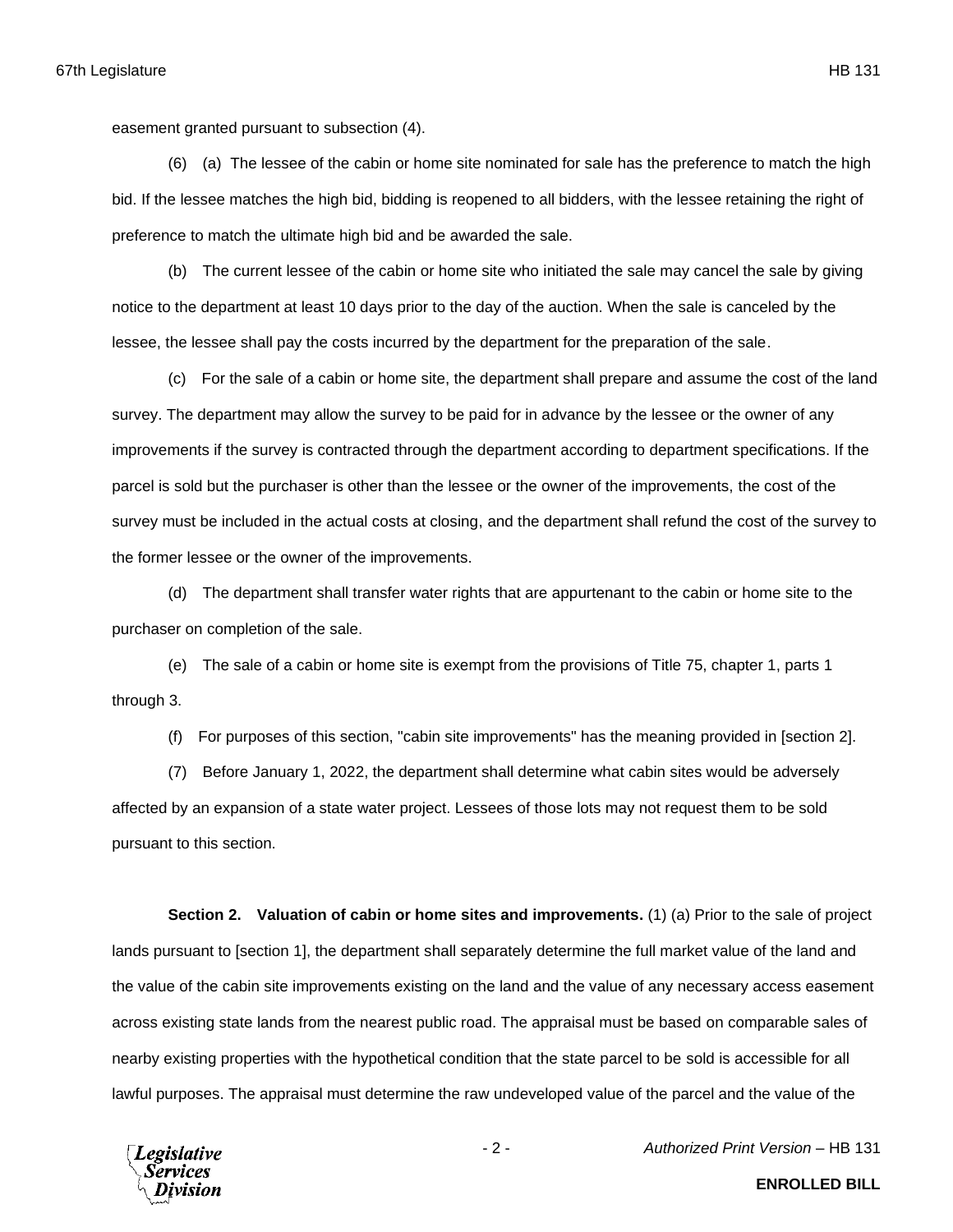cabin site improvements.

(b) (i) In determining the values required by subsection (1)(a), the department shall establish a list of at least two third-party independent appraisers available to conduct the appraisal of the land and the cabin site improvements. The department shall provide a copy of the list to the cabin or home site lessee. The lessee shall provide the department with a list of at least 50% of the appraisers from the department's list. The department shall select the appraiser to conduct the appraisal from the list provided by the lessee.

(ii) The department shall assume the proportionate cost of the appraisal of the state land valuation. The lessee shall assume the proportionate cost of the appraisal of the valuation of the cabin site improvements.

(c) The department shall disclose the results of the appraisal to the cabin or home site lessee of the land for sale and shall give that lessee notice and opportunity for an administrative hearing before the department to contest those valuations. The department shall review the arguments and evidence received at the hearing. The department shall make a final determination on the values of the land and cabin site improvements.

(2) (a) If the lessee consents to the terms and conditions of the proposed sale and the valuation of cabin site improvements, the sale must proceed utilizing the department's final determination of the values, and the lessee is obligated to transfer its interest in the cabin site improvements existing on the cabin or home site lease according to the board's final determination of their value.

(b) Nothing in this section prohibits the lessee from accepting a price for the cabin site improvements existing on the cabin or home site that is less than the department's final determination of value.

(3) For purposes of [sections 1 and 2], "cabin site improvements" includes but is not limited to:

- (a) a home or residence;
- (b) outbuildings and structures;
- (c) sleeping cabins;
- (d) utilities;
- (e) water systems;
- (f) septic systems;
- (g) docks; and
- (h) landscaping.



- 3 - *Authorized Print Version* – HB 131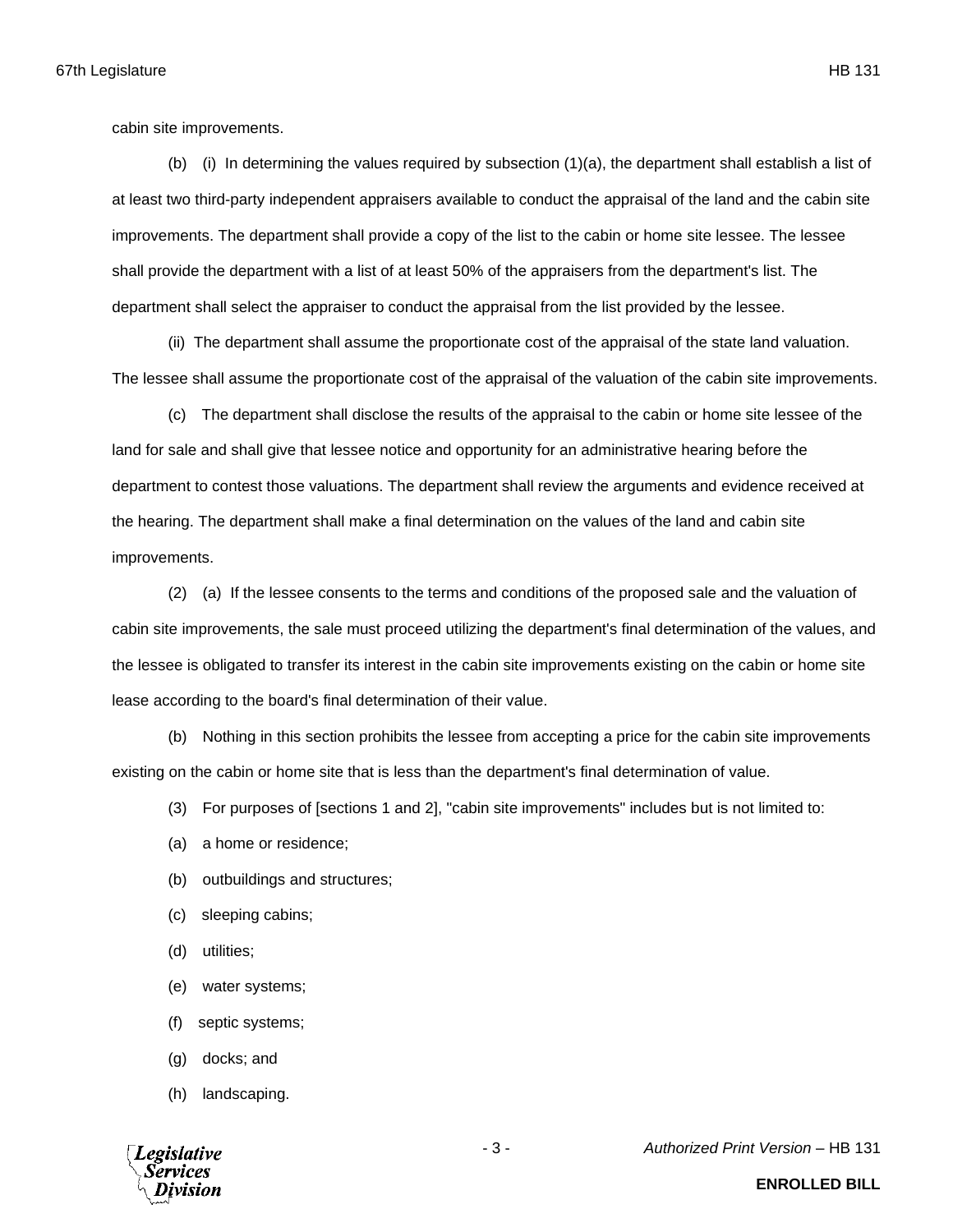**Section 3.** Section 85-1-811, MCA, is amended to read:

"**85-1-811. Project lands lease and sales account.** There is established a project lands lease and sales account within the state special revenue fund of the state treasury. All sale proceeds and lease fees collected under this part must be deposited in the account to pay the department's costs and expenses in administering this part."

**Section 4. Codification instruction.** [Sections 1 and 2] are intended to be codified as an integral part of Title 85, chapter 1, part 8, and the provisions of Title 85, chapter 1, part 8, apply to [sections 1 and 2].

- END -

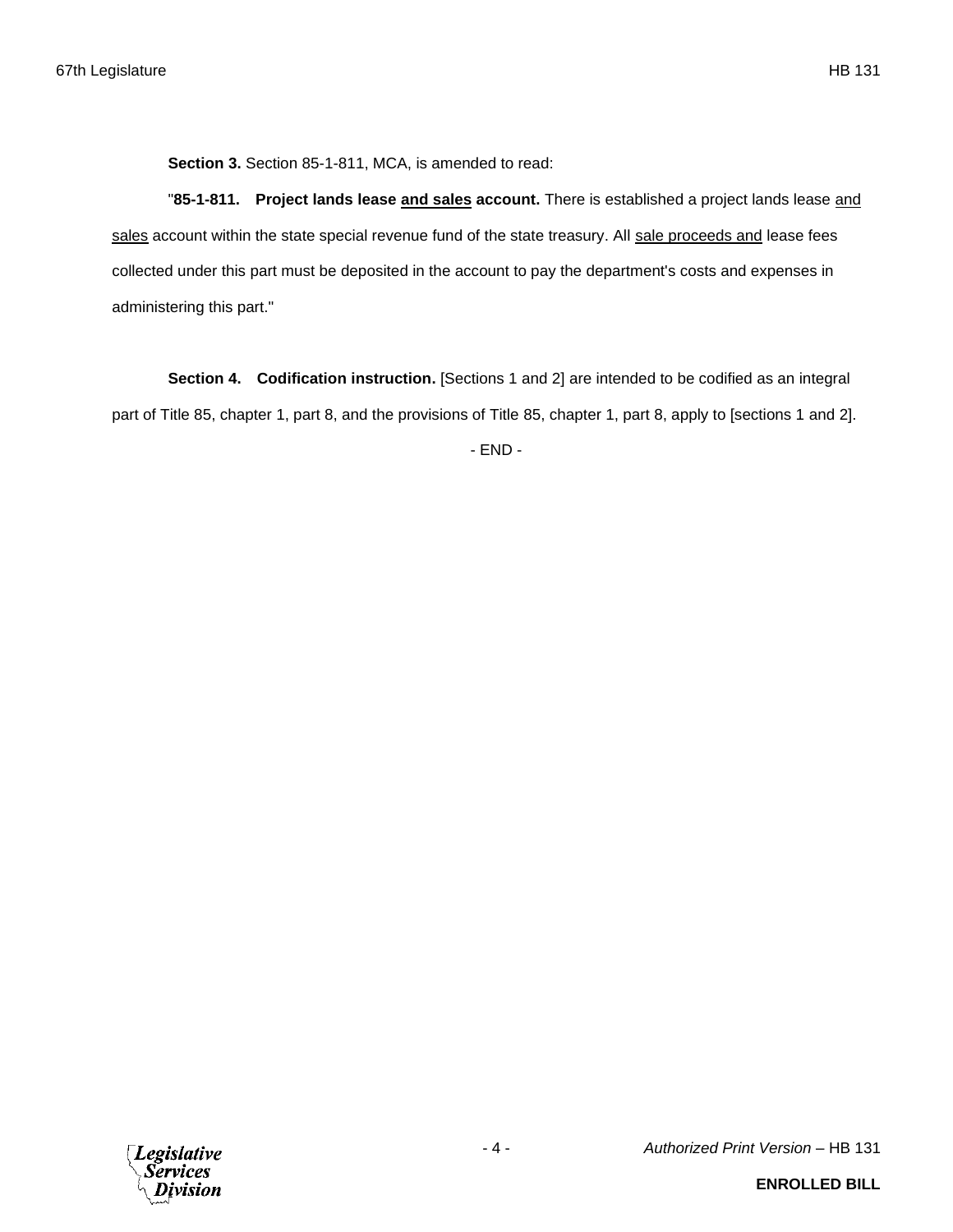I hereby certify that the within bill,

HB 131, originated in the House.

Chief Clerk of the House

Speaker of the House

| Signed this | dav      |
|-------------|----------|
| $\Omega$    | - 2021 - |

\_\_\_\_\_\_\_\_\_\_\_\_\_\_\_\_\_\_\_\_\_\_\_\_\_\_\_\_\_\_\_\_\_\_\_\_\_\_\_\_\_\_\_

\_\_\_\_\_\_\_\_\_\_\_\_\_\_\_\_\_\_\_\_\_\_\_\_\_\_\_\_\_\_\_\_\_\_\_\_\_\_\_\_\_\_\_

President of the Senate

| Sianed this |  |
|-------------|--|
| $\Omega$    |  |

\_\_\_\_\_\_\_\_\_\_\_\_\_\_\_\_\_\_\_\_\_\_\_\_\_\_\_\_\_\_\_\_\_\_\_\_\_\_\_\_\_\_\_